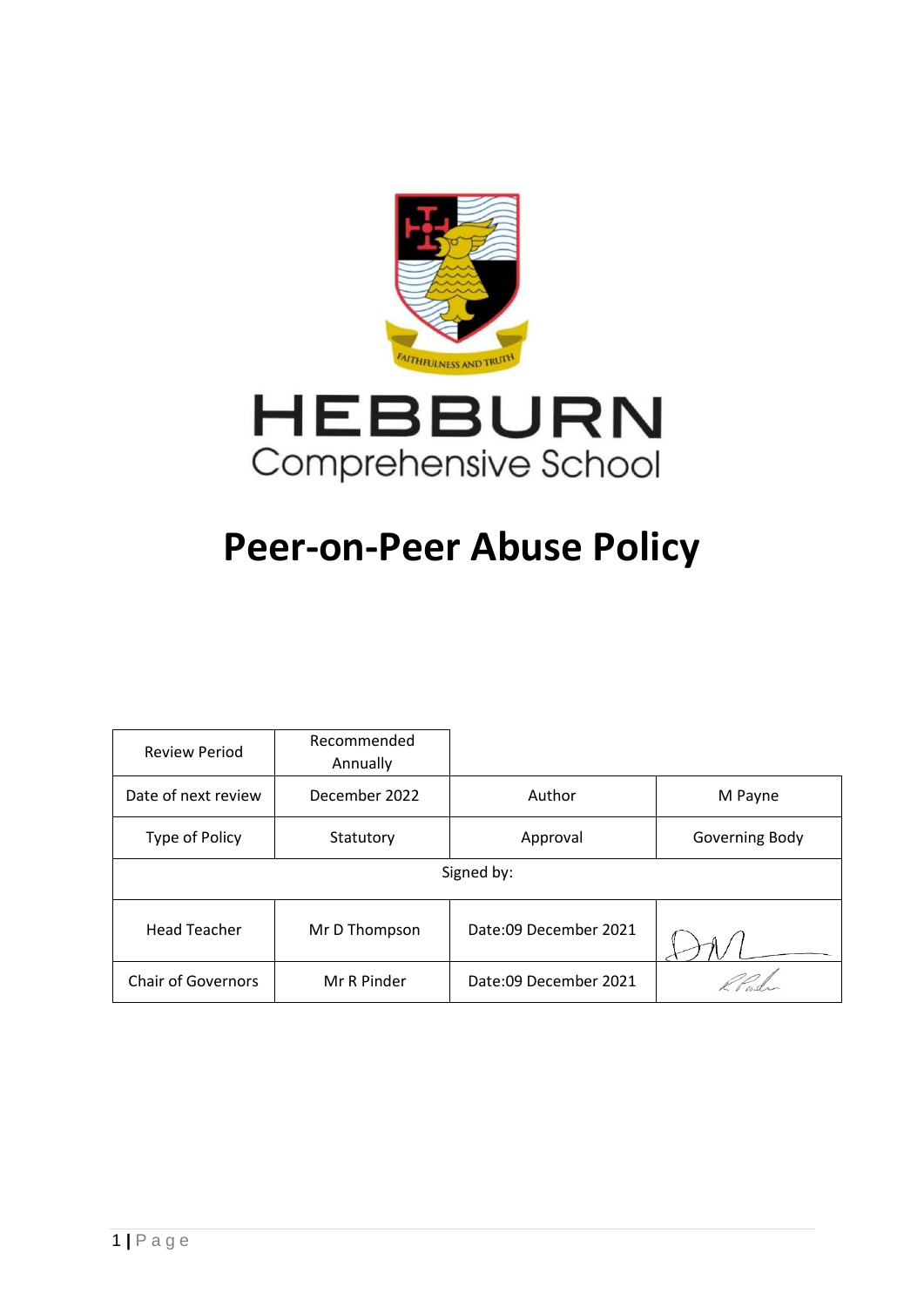# **Contents:**

[Statement of Intent](#page-2-0)

- 1. [Legal Framework](#page-3-0)
- 2. [Definitions](#page-3-1)
- 3. [Roles and Responsibilities](#page-4-0)
- 4. [Types of Peer-on-Peer Abuse](#page-6-0)
- 5. [A Whole-School Approach to Peer-on-Peer Abuse](#page-8-0)
- 6. [Channels for Reporting Abuse](#page-9-0)
- 7. [Protecting Pupils with Increased Vulnerability to Peer-on-Peer Abuse](#page-9-1)
- 8. [Staff Identifying and Reporting Concerns](#page-11-0)
- 9. [Handling Allegations of Abuse Against Pupils](#page-12-0)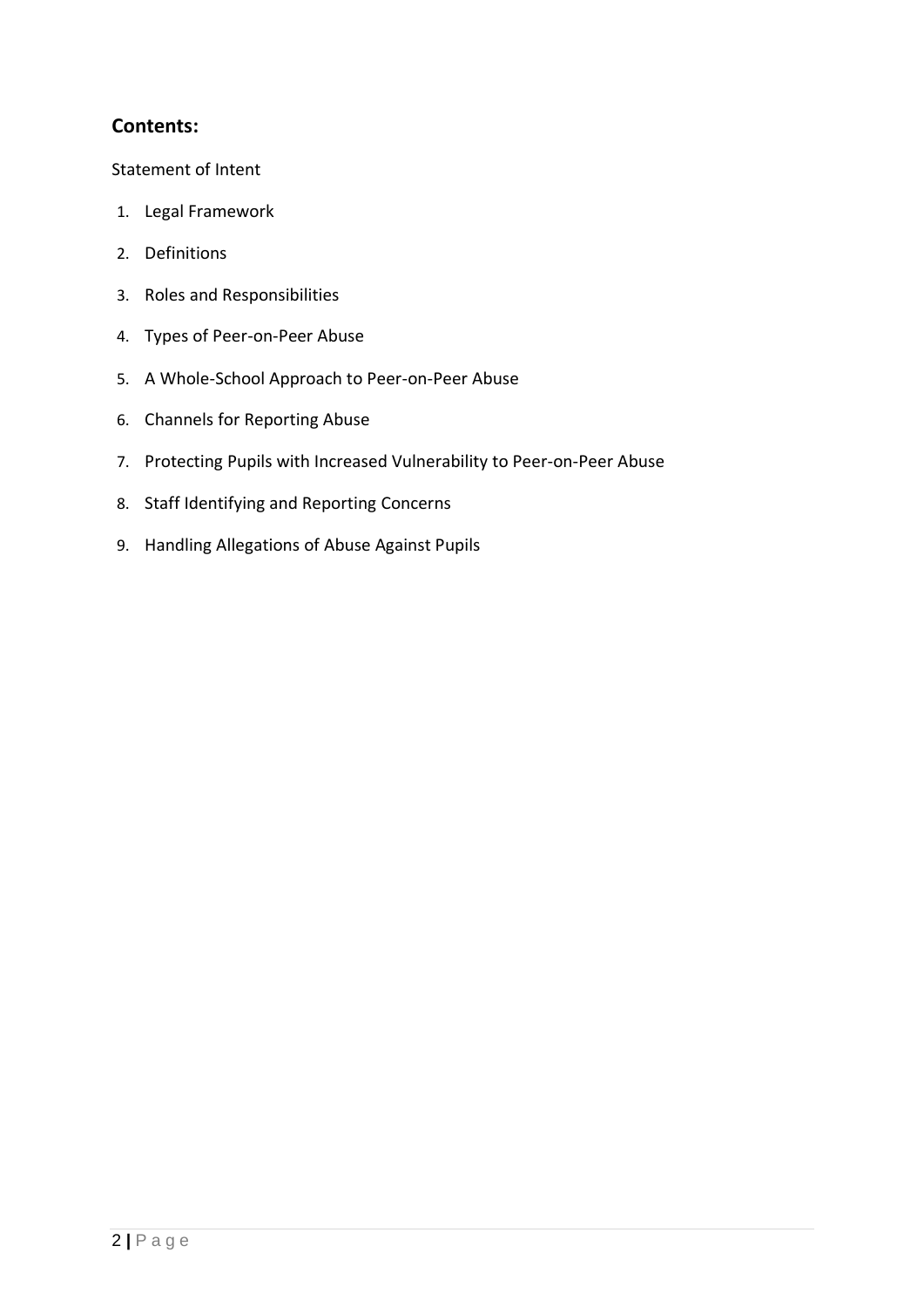<span id="page-2-0"></span>This policy will be flexible to change and will be reviewed on an ongoing basis to reflect where there are any changes in legislation or changes in the duties of statutory agencies in child protection and/or the wider safeguarding agenda. This policy will be reviewed at least annually by the named responsible person.

## **Statement of Intent**

Hebburn Comprehensive School is committed to safeguarding and promoting the welfare of every pupil, both inside and outside of the school premises, and is aware that abuse against children can be inflicted by other children. We implement a whole-school preventative approach to managing peeron-peer abuse, ensuring that the wellbeing of pupils is at the forefront of all action taken and is committed to prevention, early identification and appropriate management of peer-on-peer abuse.

This policy sets out a clear and consistent framework for delivering this promise, in line with safeguarding legislation and statutory guidance.

It will be achieved by:

- Creating a culture of mutual respect amongst pupils, irrespective of protected characteristics.
- Teaching pupils about behaviour that is acceptable and unacceptable.
- Identifying and making provision for any pupil that has been subject to abuse.
- Ensuring that members of the governing board, the headteacher and staff members understand their responsibilities under safeguarding legislation and statutory guidance, are alert to the signs of peer-on-peer abuse and know how and when to refer concerns to the DSL.

The DSL is: Mrs M Payne. In the absence of the DSL, child protection matters will be dealt with by: Mrs S Burdis or Mr M Bingham.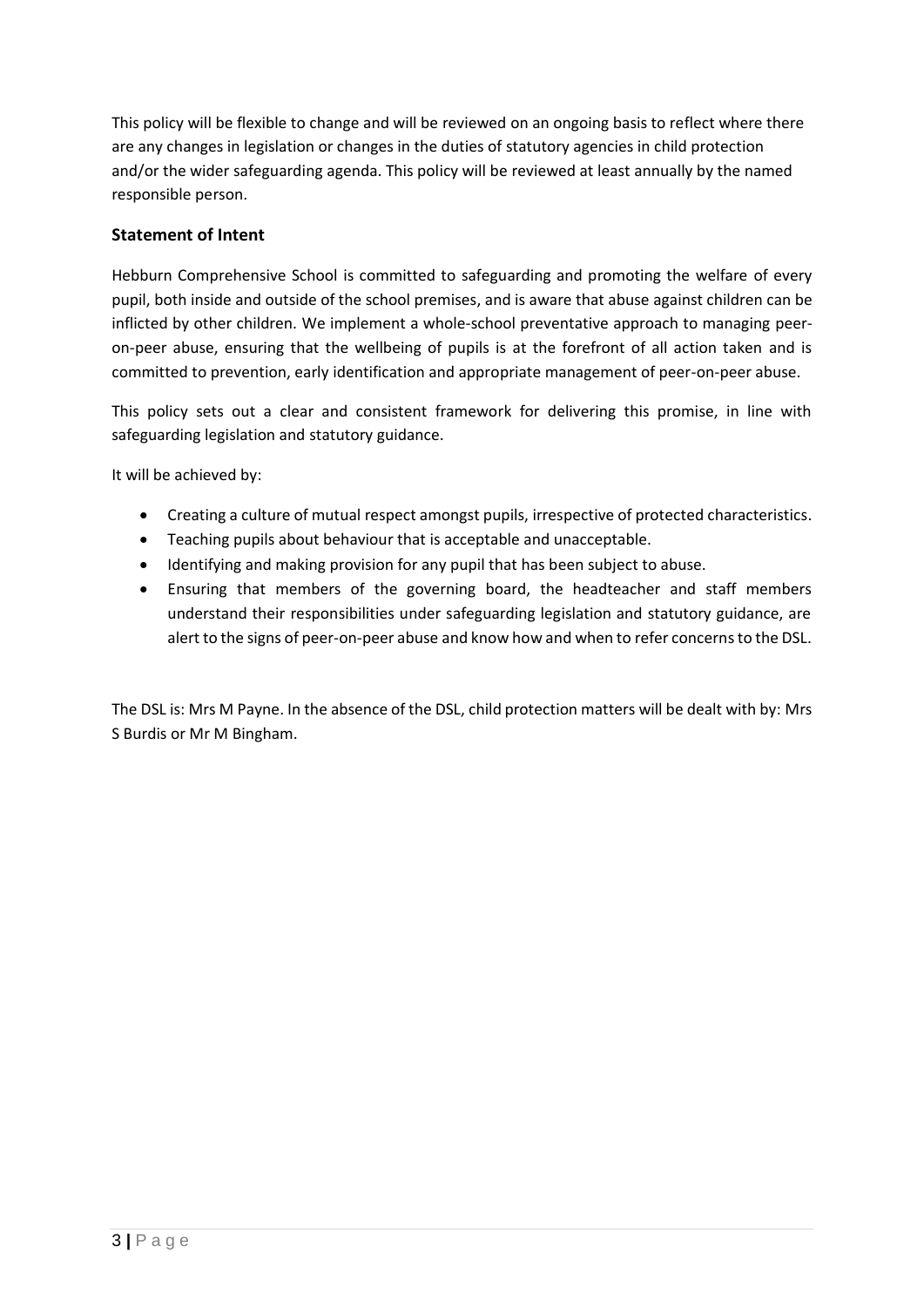# <span id="page-3-0"></span>**1. Legal Framework**

This policy has due regard to all relevant legislation and statutory guidance including, but not limited to, the following:

- Equality Act 2010
- Sexual Offences Act 2003
- The UK General Data Protection Regulation (UK GDPR)
- Data Protection Act 2018
- Voyeurism (Offences) Act 2019
- DfE (2021) 'Keeping children safe in education 2021'

The policy also has regard to the following non-statutory guidance:

- DfE (2015) 'What to do if you're worried a child is being abused'
- DfE (2018) 'Information sharing'
- DfE (2021) 'Sexual violence and sexual harassment between children in schools and colleges'
- DfE (2020) 'Sharing nudes and semi-nudes: advice for education settings working with children and young people'

This policy operates in conjunction with the following school policies:

- Child Protection and Safeguarding Policy
- Behavioural Policy
- Data Protection Policy
- Anti-Bullying Policy
- Exclusion Policy
- Online Safety Policy

## <span id="page-3-1"></span>**2. Definitions**

**Peer-on-peer abuse is any form of physical, sexual, emotional and financial abuse, and coercive control exercised between children, and within relationships (both intimate and non-intimate), friendships, and wider peer associations.**

**Sexual violence** is defined by the Sexual Offences Act 2002 as "criminal acts: rape, assault by penetration and sexual assault".

**Harmful sexual behaviour** (HSB) is developmentally inappropriate sexual behaviour which is displayed by children and young people and which may be harmful or abusive (derived from Hackett, 2014). It may also be referred to as sexually harmful behaviour or sexualised behaviour.

The policy will use the following terms to describe pupils involved in peer-on-peer abuse:

• The terms victim and child / young people alleged to have caused harm are used to identify the children / young people involved.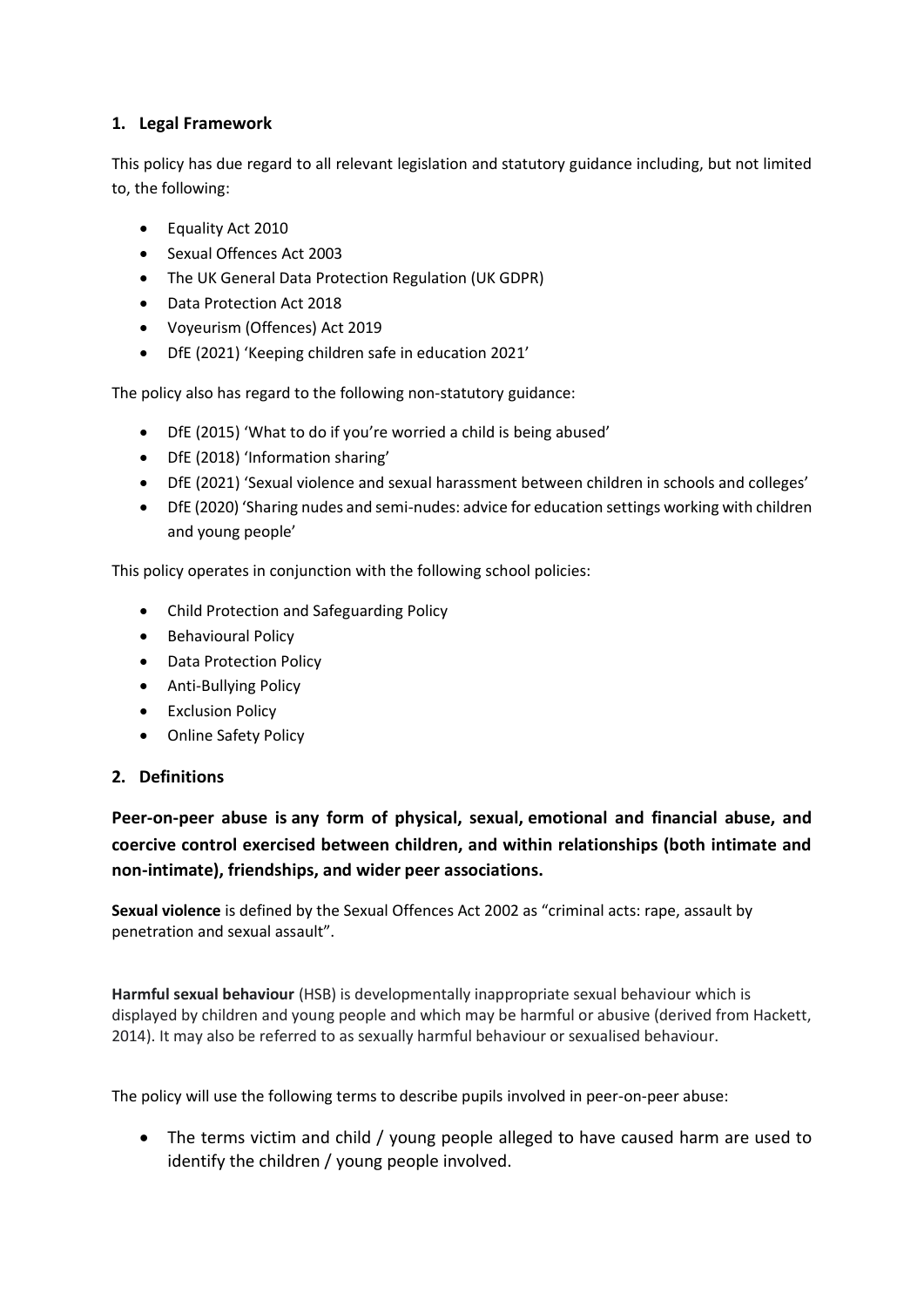The use of the word 'alleged' does not mean that the school does not believe the allegation, or that the allegation will not be taken seriously. However, there should be no assumption of guilt on the part of the child/young person alleged to have caused harm, pending investigation.

Staff will remember that the school has a legal duty of care to all pupils at the school, including a requirement to ensure they can access their education. Staff will think very carefully about terminology when speaking in front of pupils. Victims will be reassured that use of the term 'alleged to have caused harm' is not an attempt to discredit their allegation.

## <span id="page-4-0"></span>**3. Roles and Responsibilities**

The governing body has a duty to:

- Ensure that the school complies with its duties under the above child protection and safeguarding legislation.
- Guarantee that the policies, procedures and training opportunities in the school are effective and comply with the law at all times.
- Guarantee that the school contributes to multi-agency working in line with the statutory guidance 'Working Together to Safeguard Children'.
- Confirm that the school's arrangements for handling peer-on-peer abuse take into account the procedures and practices of the LA as part of the inter-agency safeguarding procedures.
- Appoint a member of staff from the SLT to the role of DSL as an explicit part of the roleholder's job description.
- Appoint one or more deputy DSL(s) to provide support to the DSL and ensure that they are trained to the same standard as the DSL, and that the role is explicit in their job description(s).
- Make sure that pupils are taught about peer-on-peer abuse, including online (including when they are online at home), through teaching and learning opportunities, as part of providing a broad and balanced curriculum.
- Ensure that staff members are appropriately trained to support pupils to be themselves at school, e.g. if they are LGBTQ+.
- Ensure the school has clear systems and processes in place for identifying possible risk of harm in pupils, including clear routes to escalate concerns and clear referral and accountability systems.
- Guarantee that there are procedures in place to handle pupils' allegations against other pupils.
- Ensure that appropriate disciplinary procedures are in place, as well as policies pertaining to the behaviour of pupils.
- Ensure that procedures are in place to eliminate unlawful discrimination, harassment and victimisation in relation to peer-on-peer abuse.
- Make sure that pupils' wishes and feelings are taken into account when determining what action to take and what services to provide to protect individual pupils.
- Guarantee that there are systems in place for pupils to express their views and give feedback.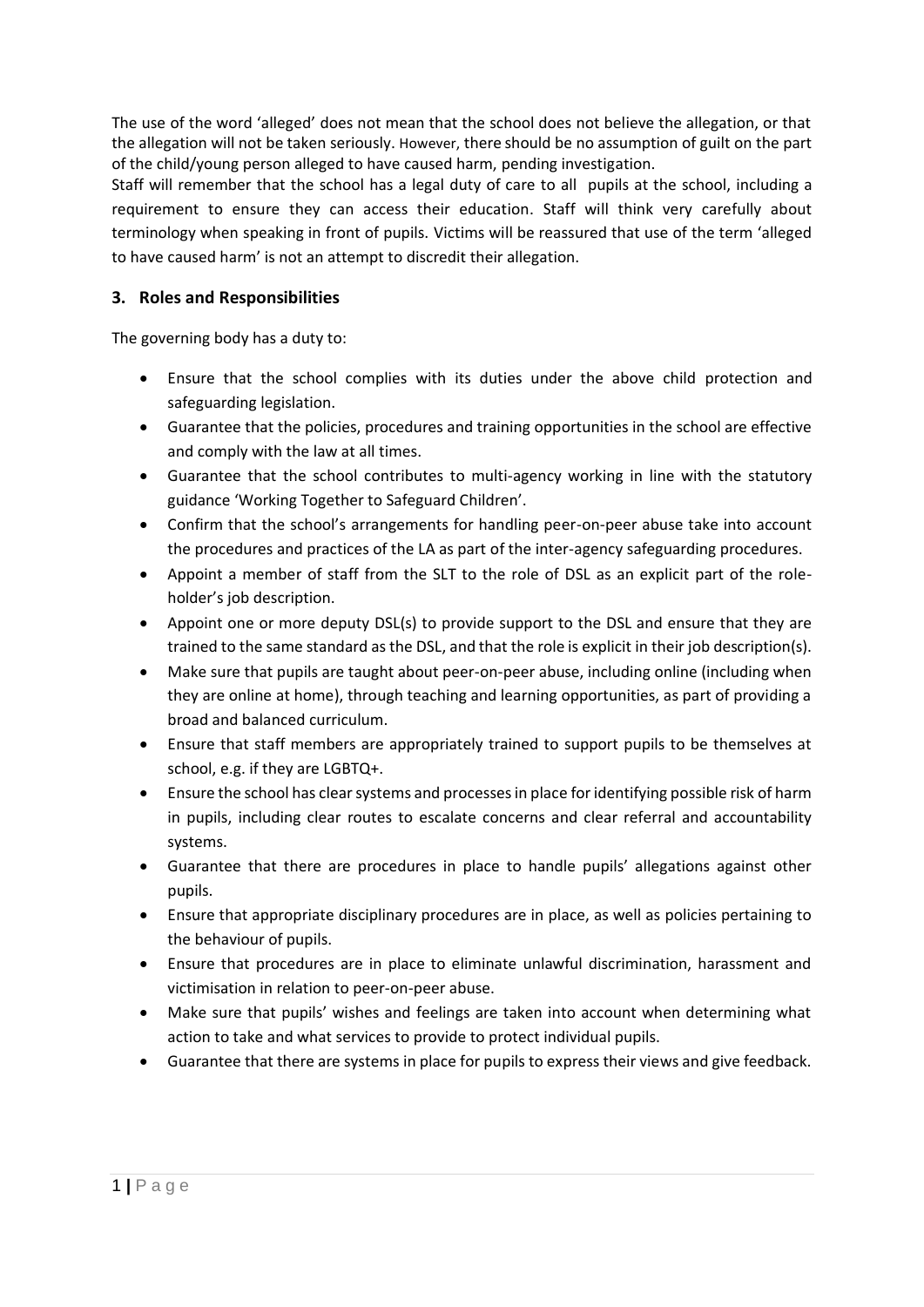The headteacher has a duty to:

- Safeguard pupils' wellbeing and maintain public trust in the teaching profession.
- Ensure that the policies and procedures adopted by the governing body, particularly concerning referrals of cases of suspected abuse and neglect, are followed by staff members.
- Provide staff, upon induction, with the Child Protection and Safeguarding Policy, Staff Code of Conduct, part one and, where appropriate, Annex A of the 'Keeping children safe in education' (KCSIE) guidance, the Behavioural Policy, online safety training, and the identity of the DSL and any deputies.
- Ensure staff receive training on recognising indicators of abuse and handling disclosures or concerns about a pupil.

The DSL has a duty to:

- Understand and keep up-to-date with local safeguarding arrangements.
- Make the necessary child protection referrals to appropriate agencies.
- Understand when they should consider calling the police, in line with the National Police Chiefs' Council (NPCC) [guidance.](https://www.npcc.police.uk/documents/Children%20and%20Young%20people/When%20to%20call%20the%20police%20guidance%20for%20schools%20and%20colleges.pdf)
- Liaise with the headteacher to inform them of safeguarding issues and ongoing enquiries.
- Liaise with the deputy DSL(s) to ensure effective safeguarding outcomes.
- Act as a source of support for pupils who have been abused by, or who have abused, other pupils.
- Leading the school in taking a preventative approach to peer-on-peer abuse.

Other staff members have a responsibility to:

- Safeguard pupils' wellbeing and maintain public trust in the teaching profession as part of their professional duties.
- Provide a safe environment in which pupils can learn.
- Act in accordance with school procedures with the aim of eliminating unlawful discrimination, harassment and victimisation in relation to peer-on-peer abuse.
- Maintain an attitude of 'it could happen here' where safeguarding is concerned.
- Be aware of the signs of abuse.
- Be aware of and understand the procedure to follow in the event that a child confides they are being abused by a peer.
- Maintain appropriate levels of confidentiality when dealing with individual cases, and always act in the best interest of the child.

All adults in school should recognise that peer-on-peer abuse should never be passed off as "banter", just "having a laugh" or "part of growing up".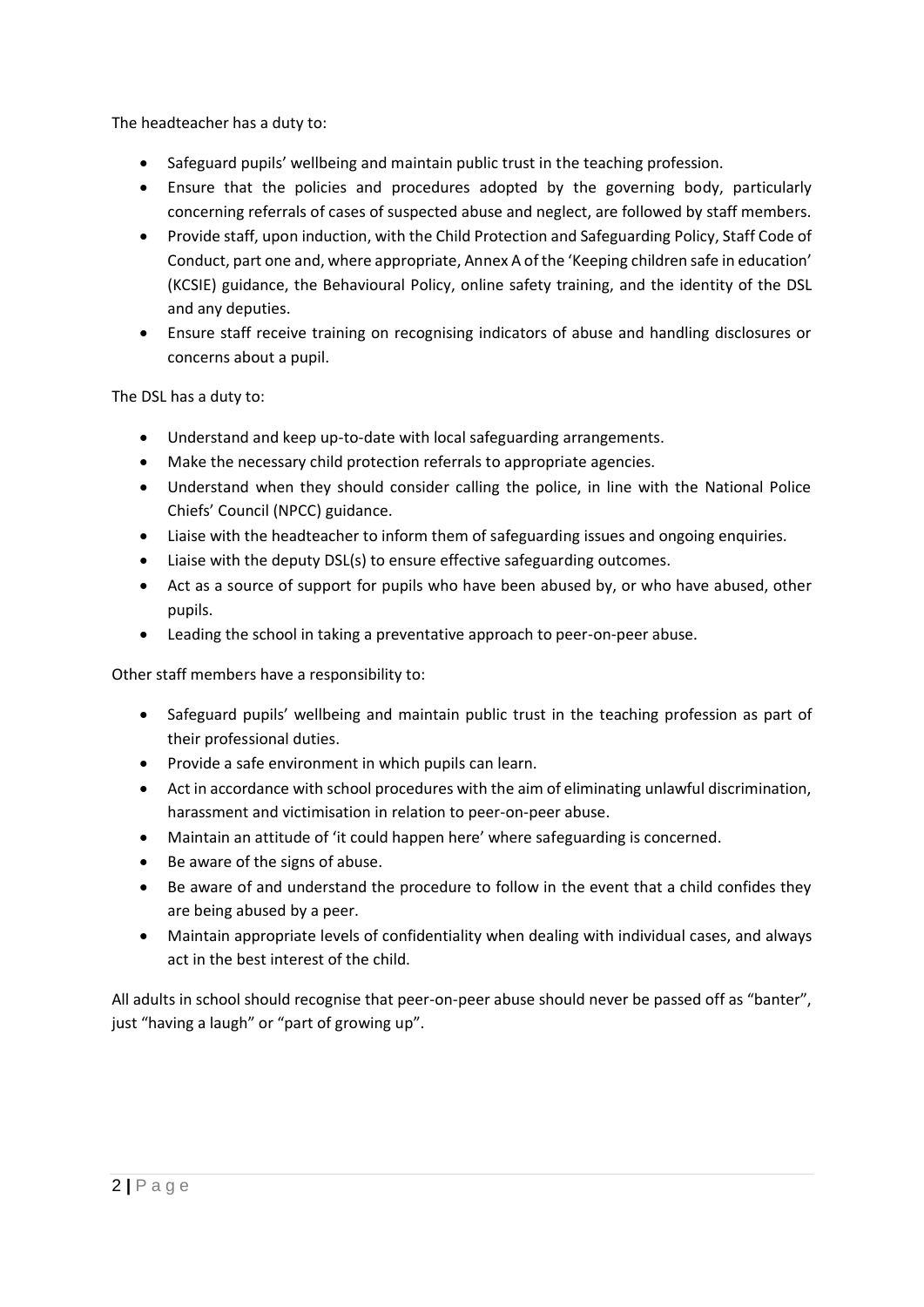## <span id="page-6-0"></span>**4. Types of Peer-on-Peer Abuse**

Staff will familiarise themselves with the forms that peer-on-peer abuse can take, including:

#### **Physical Abuse**

A form of abuse which may involve actions such as hitting, kicking, shaking, pulling hair, throwing, burning, drowning and poisoning, or otherwise any other action causing physical harm to another child.

#### **Sexual Abuse**

A form of abuse involving sexual activity between children – sexual abuse, for the purposes of this policy, is divided into two categories: sexual violence and sexual harassment.

"Sexual violence" encompasses the definitions provided in the Sexual Offenses Act 2003, including rape, assault by penetration, sexual assault, i.e. non-consensual sexual touching, and causing another child to engage in sexual activity without consent, e.g. forcing someone to touch themselves sexually.

"Sexual harassment" refers to any sexual behaviour that could violate another child's dignity, make them feel intimidated, degraded or humiliated, and/or create a hostile, offensive or sexualised environment, including:

- Sexualised jokes, taunting, remarks or comments.
- Physical behaviour, e.g. deliberately brushing against someone.
- Online sexual harassment, including
	- Upskirting which involves the taking of a picture under a person's clothing without them knowing. Upskirting applies to persons and clothing of both genders.
	- Sexualised online bullying
	- Unwanted sexual comments and messages, including on social media.
	- Sexual threats or coercion.

Sexual harassment may be stand alone or part of a broader pattern of abusive behaviour.

The sharing of sexualised imagery can also constitute sexual harassment – thisrefers to the consensual and non-consensual sharing between pupils of sexually explicit content, including that which depicts:

- Another child posing nude or semi-nude
- Another child touching themselves in a sexual way
- Any sexual activity involving another child
- Someone hurting another child sexually
- Photographs of genitalia and intimate body parts, whether of a child or an adult

Staff will be aware that children creating, possessing, and distributing indecent imagery of other children is a criminal offence, even where the imagery is created, possessed, and distributed with the permission of the child depicted, or by the child themselves. Incidents of sharing sexualised imagery will be handled in line with the Child Protection and Safeguarding Policy.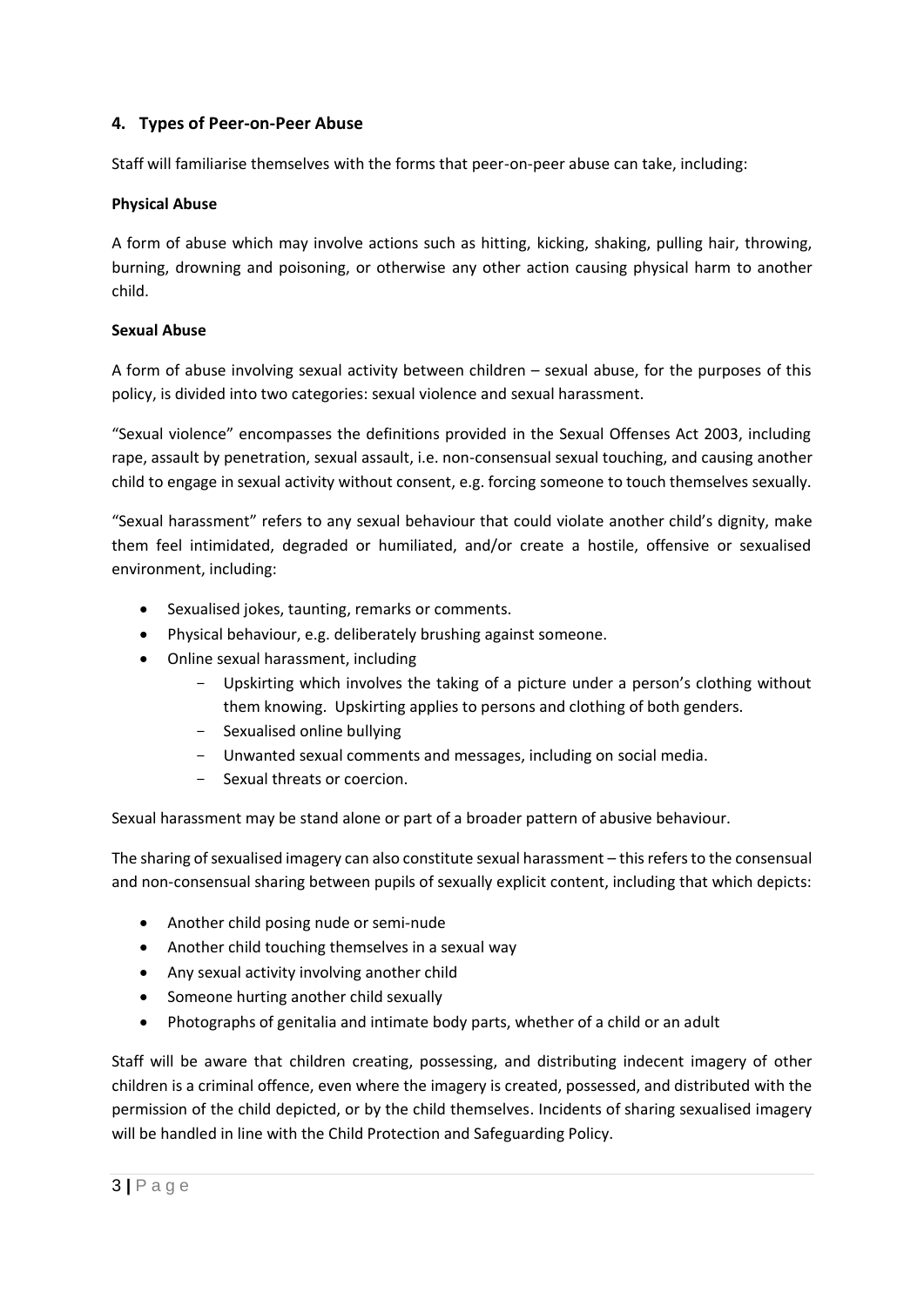## **Bullying (including cyber bullying)**

Many kinds of behaviour can be considered bullying, and bullying can be related to almost anything.

Bullying is acted out through the following mediums:

- Verbally
- Physically
- Emotionally
- Online (cyberbullying)

Bullying will generally be handled in line with the Anti-bullying Policy; however, particularly severe instances will be handled in line with this policy and the Child Protection and Safeguarding Policy.

#### **Online Abuse**

This involves the use of technology and the internet in order to harass, threaten or intimidate another child. Instances of online abuse will be managed in line with this policy, the Online Safety Policy and the Anti-bullying Policy.

#### **Discriminatory Behaviour**

Discriminatory behaviour encompasses abuse inflicted on a pupil because of their protected characteristics, e.g. religion, ethnicity, gender, sexual orientation, culture, or SEND. Discriminatory behaviour is never acceptable, and all cases will be handled in line with this policy and the Child Protection and Safeguarding Policy.

#### **Intimate Partner Abuse**

This involves a romantic partnership between children in which one or both partners are emotionally, physically, financially or sexually abusive to the other or where the behaviour includes coercive control. This could include:

- Repetitive insults, humiliation and criticism including name calling, derogatory "pet names" patronising comments and public embarrassment
- Controlling behaviour, e.g. preventing a child from socialising with others or deliberately isolating them from sources of support or monitoring their whereabouts, digital spying.
- Accusing or blaming, which can include jealousy, turning the tables, using guilt, or denying something that is known to be true (gaslighting)
- Borrowing or taking money or items of value
- Sexual harassment.
- Threats of physical or sexual abuse.

The school will manage intimate partner abuse in the same way as a case of abuse between any other children, i.e. via the processes outlined in [section 9](#page-12-0) of this policy, and in line with the Child Protection and Safeguarding Policy.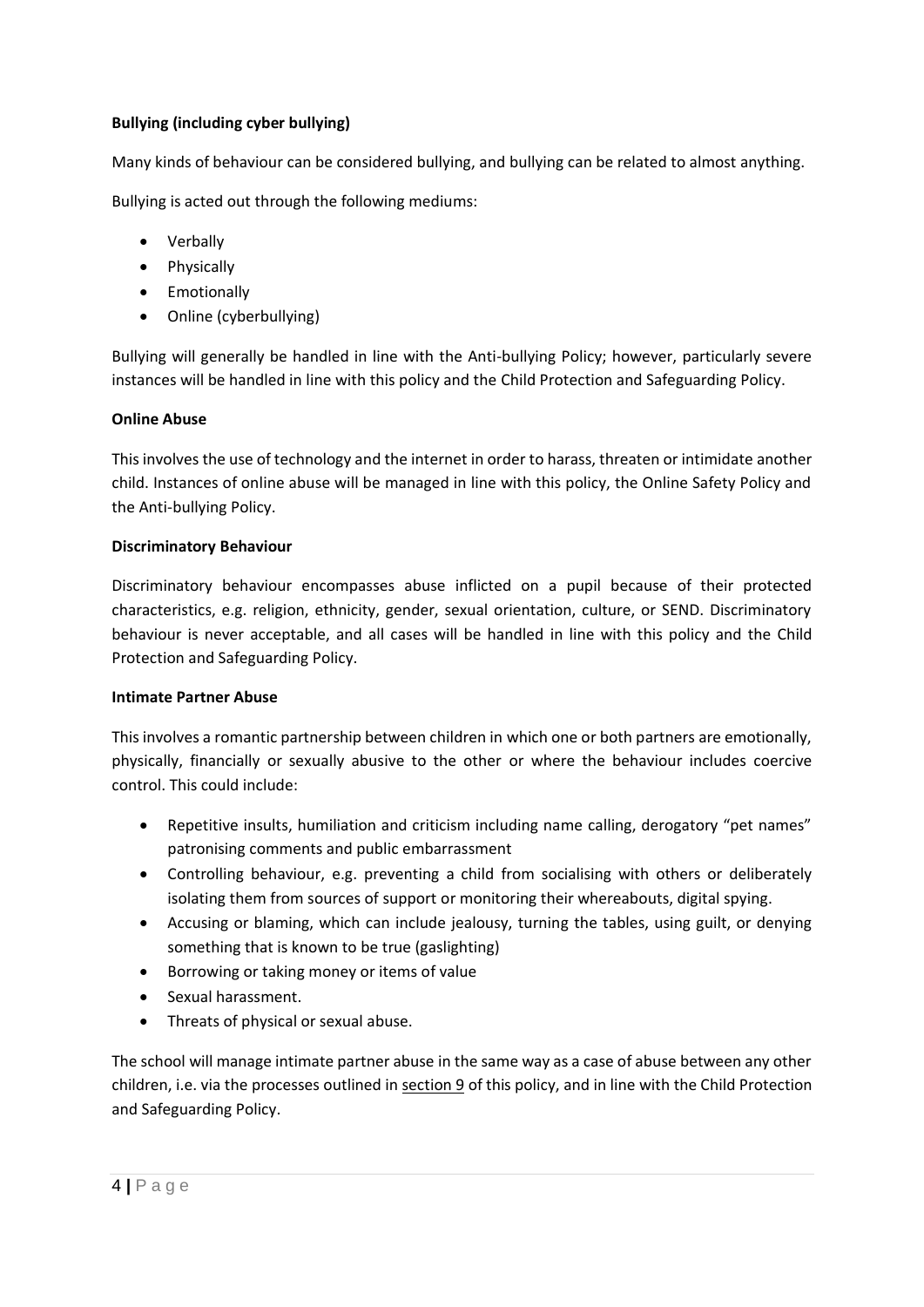## <span id="page-8-0"></span>**5. A whole-school approach to peer-on-peer abuse**

The school will continue to involve all members of the school community, including staff, pupils, parents and other stakeholders, in creating a whole-school approach to peer-on-peer abuse.

The governing body will ensure that keeping children safe and protected from harm, including peeron-peer abuse, is central to all policies and procedures implemented across the school. The school will ensure that procedures for handling peer-on-peer abuse are transparent, clear and understandable, and are readily accessible to any member of the school community who wishes to access them.

The school will implement a contextual approach to safeguarding pupils against peer-on-peer abuse, and will ensure that all procedures take into account incidents of peer-on-peer abuse that occur outside of school or online.

The headteacher will ensure that all staff receive adequate training on handling peer-on-peer abuse.

## **School Culture**

The school prioritises cultivating a safe and respectful environment amongst pupils, and ensures that all pupils are aware that the school adopts a **zero-tolerance stance** on peer-on-peer abuse of any kind.

The school promotes respectful interactions amongst pupils, and all staff model appropriate and respectful behaviour. Staff will take care to avoid normalising harmful behaviour, particularly harmful sexual behaviour, e.g. by refraining from the use of phrases such as 'boys will be boys' or describing such behaviour as 'just having a laugh' or 'part of growing up'.

The school will ensure that wider societal factors that exacerbate the problem of peer-on-peer abuse are reflected in its approach to creating a preventative culture. This means that individuals who are more likely to be abused, e.g. girls or LGBTQ+ pupils, or who are at increased risk of acting as a perpetrator in abusive situations, e.g. due to abusive home situations or anger management issues, are given additional support from an early stage.

The school manages all early help and intervention for pupils showing early signs of harmful behaviour, or early signs of being the victim of harmful behaviour, in line with the Child Protection and Safeguarding Policy.

## **Curriculum**

The school maintains the position that education surrounding respectful and healthy attitudes and behaviour towards others is the best way to combat peer-on-peer abuse in the school. All staff, not just teaching staff, are responsible for passing this knowledge on to pupils.

In order to prevent peer-on-peer abuse and address the wider societal factors that can influence behaviour, the school will educate pupils about abuse, its forms and the importance of discussing any concerns and respecting others through the curriculum and extra-curricular activities.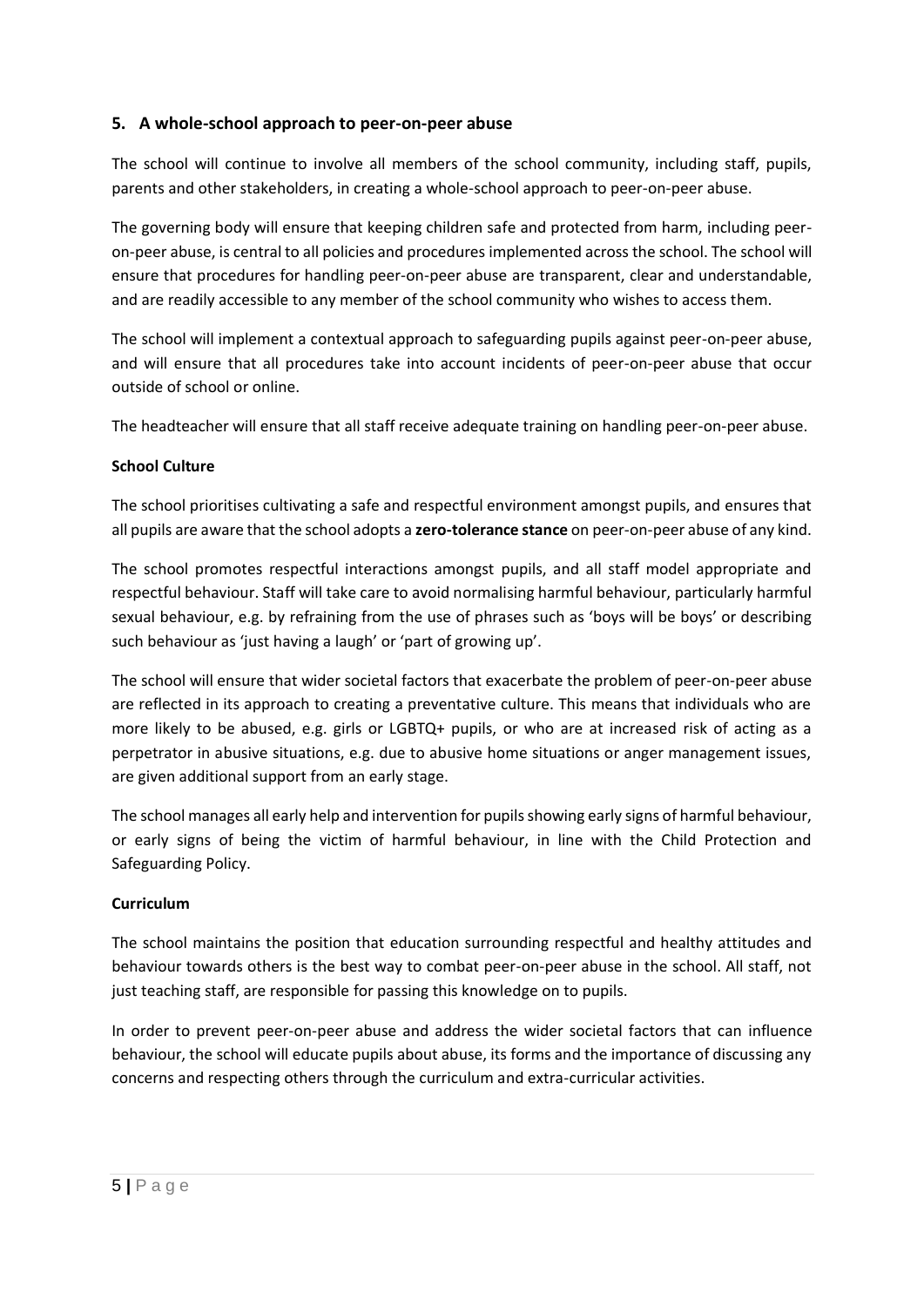The school will also ensure that pupils are taught about safeguarding, including online safety, as part of a broad and balanced curriculum. Such content will be age and stage of development specific, and tackle issues such as the following:

- Healthy relationships
- Respectful behaviour
- Stereotyping and equality
- LGBTQ+ identities and relationships
- Body confidence and self-esteem
- Prejudiced behaviour
- That sexual violence and sexual harassment is always wrong
- Addressing cultures of sexual harassment

Pupils will be allowed an open forum to talk about concerns and sexual behaviour. They are taught how to raise concerns, including concerns about their friends or peers, and how this will be handled.

The curriculum will ensure that pupils of all ages are taught about and understand the concept of consent and its importance in an age-appropriate way.

## <span id="page-9-0"></span>**6. Reporting Abuse**

All pupils will be made aware of how, and to whom, to report incidents of abuse. The school will also ensure pupils are aware of the type of behaviour that should be reported, ranging from criminal behaviour, e.g. rape or sexual assault, to everyday harassment, e.g. sexualised jokes or inappropriate comments, to ensure that victims do not view their experience as 'not serious enough' to report.

The school will maintain a culture that promotes reporting abuse, whether the individual reporting is the victim, a bystander, or a friend or relative of the victim. Staff will address any incidents of pupils equating reporting abuse to 'snitching' or being a 'tattle-tale', and will convey to these pupils how important it is to report abuse to help tackle the wider problem of peer-on-peer abuse in schools.

## <span id="page-9-1"></span>**7. Protecting pupils with increased vulnerability to peer-on-peer abuse**

The school is aware that, while peer-on-peer abuse can be perpetrated by, and against, anyone, there are certain groups of pupils who are at an increased risk of being on the receiving end of peer-on-peer abuse.

Staff will be careful to acknowledge the increased risk certain pupils face while refraining from making assumptions about the nature of any reported, witnessed or suspected abuse. Staff will be aware that pupils who are generally at increased risk of abuse can also be perpetrators of abuse.

The school will ensure that action is taken, where possible, before major concerns arise; therefore, incidents of low-level abuse related to the characteristics of the below groups will be handled in line with early help procedures, which are laid out within the Child Protection and Safeguarding Policy and the Reporting Low-level Safeguarding Concerns Policy.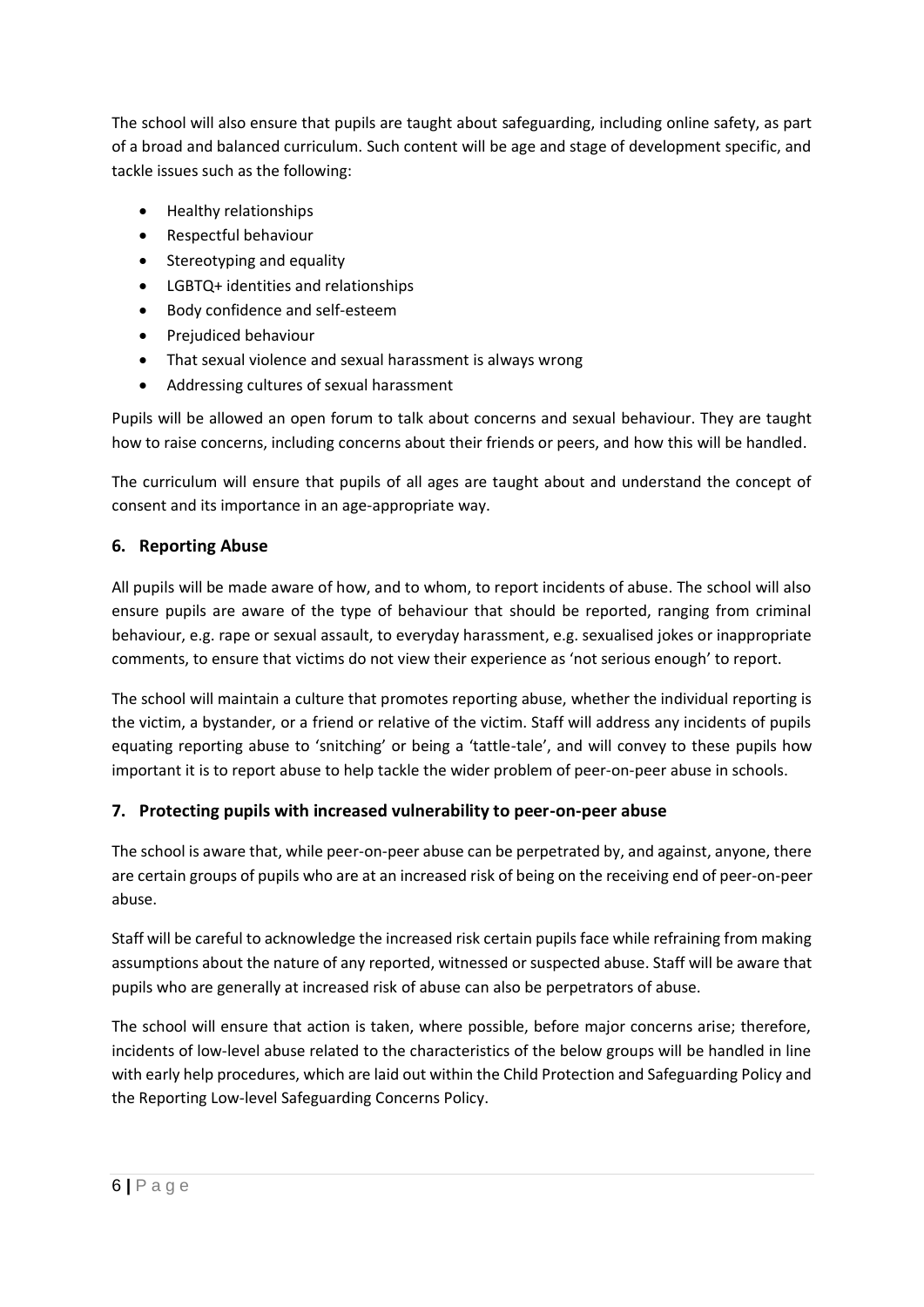### **Girls**

Staff will be aware that girls are more likely to be on the receiving end of peer-on-peer sexual abuse than their male counterparts, and that sexual violence and harassment against girls is very common and accounts for the majority of cases.

Taking into account that sexual harassment against girls is widespread in society, and largely based in gender inequality, the school will aim to encourage gender equality in all aspects of its operations. The school will aim to promote and nurture healthy attitudes and relationships amongst pupils of all genders, e.g. by challenging and working to deconstruct gender stereotypes in school.

Staff will challenge any incidents of misogynistic language or gender-based abuse, whether of a sexualised nature or not, as holding misogynistic viewpoints can make a pupil more likely to commit sexualised violence in the future.

#### **LGBTQ+ Pupils**

Staff will be aware that pupils who are LGBTQ+, or are perceived to be LGBTQ+ whether they are or not, are more likely to be targeted by their peers, e.g. for discriminatory bullying.

The school holds a zero-tolerance policy towards pupils using homophobic, biphobic or transphobic language, regardless of whether the language is being directed at another individual. Every staff member is individually responsible for challenging such behaviour and making clear to all pupils that any abuse towards pupils who are LGBTQ+, or who are perceived to be, is unacceptable.

#### **Pupils with SEND**

Staff will be aware that pupils with SEND are at increased risk of peer-on-peer abuse. The school will ensure that there are mechanisms in place to support pupils with SEND in reporting abuse, with due regard paid to the fact that these pupils may face additional barriers to reporting abuse and that spotting signs of abuse in these pupils may be harder.

Staff will avoid assuming that changes in the behaviour of pupils with SEND are as a result of their needs or disability, and will report any concerns to the DSL. The DSL and the SENCO will collaborate in the handling of instances of abuse towards pupils with SEND to ensure that barriers to communication can be effectively managed.

## **Black, Asian and Minority Ethnic (BAME) Pupils**

Staff will be aware that minority ethnic pupils, particularly black pupils, may be less likely to report abuse committed against them, and may be more likely to be misidentified as perpetrators of abuse.

The school holds a zero-tolerance policy towards pupils using racist language, regardless of whether the language is being directed at another individual. Every staff member is individually responsible for challenging such behaviour and making clear to all pupils that any abuse towards pupils from BAME backgrounds is unacceptable.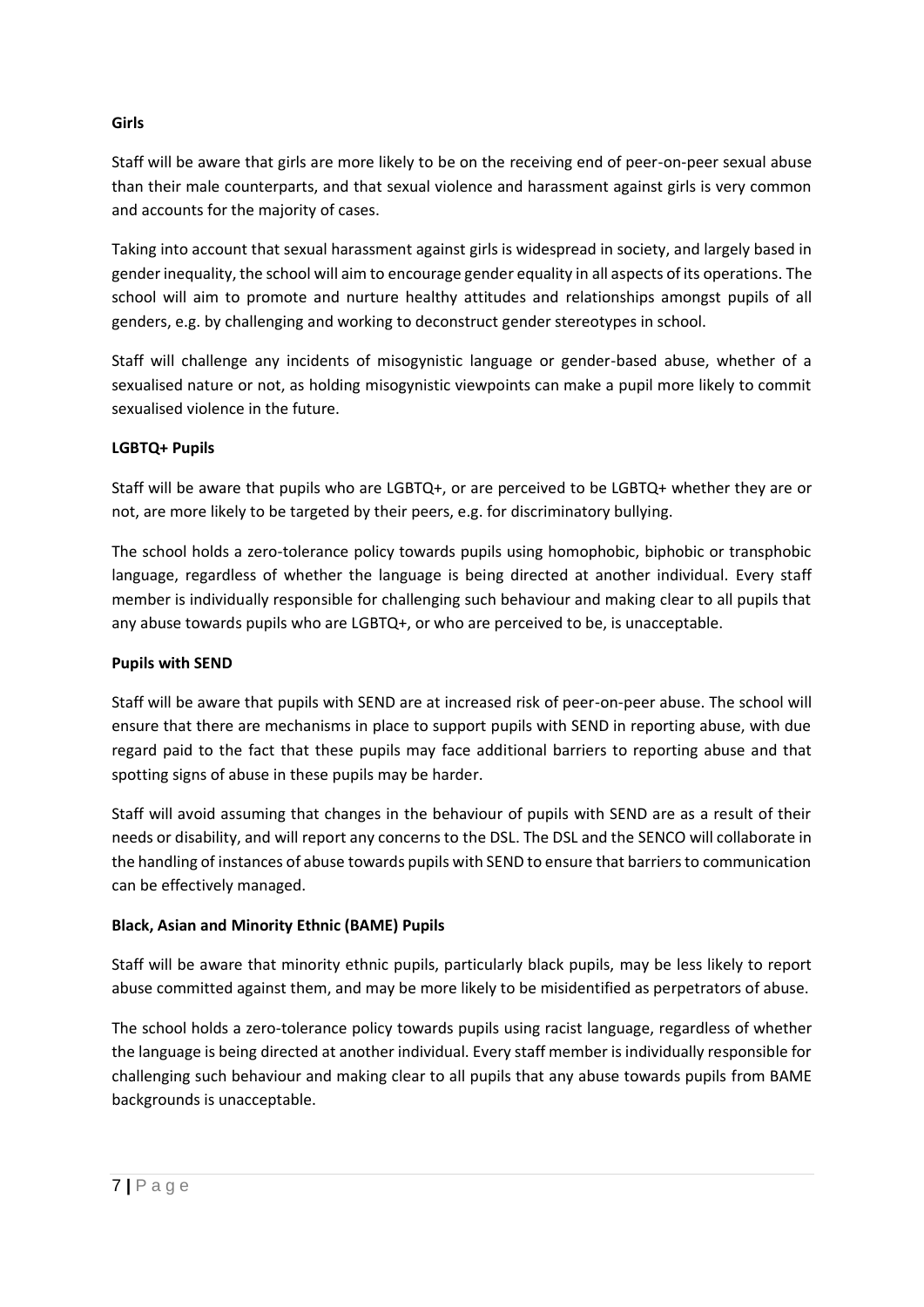Staff will also be aware that BAME girls, BAME pupils with SEND, or BAME LGBTQ+, or perceived LGBTQ+ pupils, are likely to face increased abuse due to the intersection of these identities. Staff will be vigilant about these pupils and the ways in which other pupils behave towards them, in order to ensure any incidents or potential incidents can be handled as soon as they occur.

# <span id="page-11-0"></span>**8. Staff Identifying and Reporting Concerns**

Staff will receive safeguarding training as part of their induction, and **annual** refresher training. This training will include guidance on how to recognise indicators of peer-on-peer abuse of all kinds, and how to distinguish between behaviour, particularly sexual behaviour, that is developmentally appropriate and that which is harmful.

When identifying pupils at risk of potential harm or who have been harmed by their peers, staff members will look out for indicators including, but not limited to, the following:

- Injuries in unusual places, such as bite marks on the neck, that are also inconsistent with their age
- Lack of concentration and acting withdrawn
- Knowledge ahead of their age, e.g. sexual knowledge
- Use of explicit language
- Fear of abandonment
- Depression, low self-esteem, anxiety, unhappiness or withdrawal
- Changes to their social group, e.g. spending time with older pupils, or social isolation
- Alcohol or substance misuse
- Change of appearance or attitude towards their appearance
- Difficulty controlling emotions, or unusual extreme behaviour such as becoming overly demanding, aggressive, having outbursts or becoming passive
- Self- harm
- Persistent running away from home or missing from school
- Isolation from parents and family

Where a pupil is displaying signs of being impacted by peer-on-peer abuse, or perpetrating peer-onpeer abuse, staff will report this to the DSL as soon as is reasonably practical.

Staff will challenge all instances of abusive or harmful behaviour displayed by pupils that they witness or are reported to them. Staff will not wait for concerns or situations between pupils to escalate before intervening; minor or singular instances of abusive behaviour will still be brought to the attention of the DSL and the pupil will always be spoken to about their behaviour and disciplined, where appropriate, in line with the Behavioural Policy.

Staff will enforce the school's policy that no known and substantiated incident of abusive or harmful behaviour between pupils will occur without consequences for the perpetrator(s), although these consequences will be decided on a case-by-case basis and will take into account the views of any victims involved, the context of the behaviour and the severity of the incident.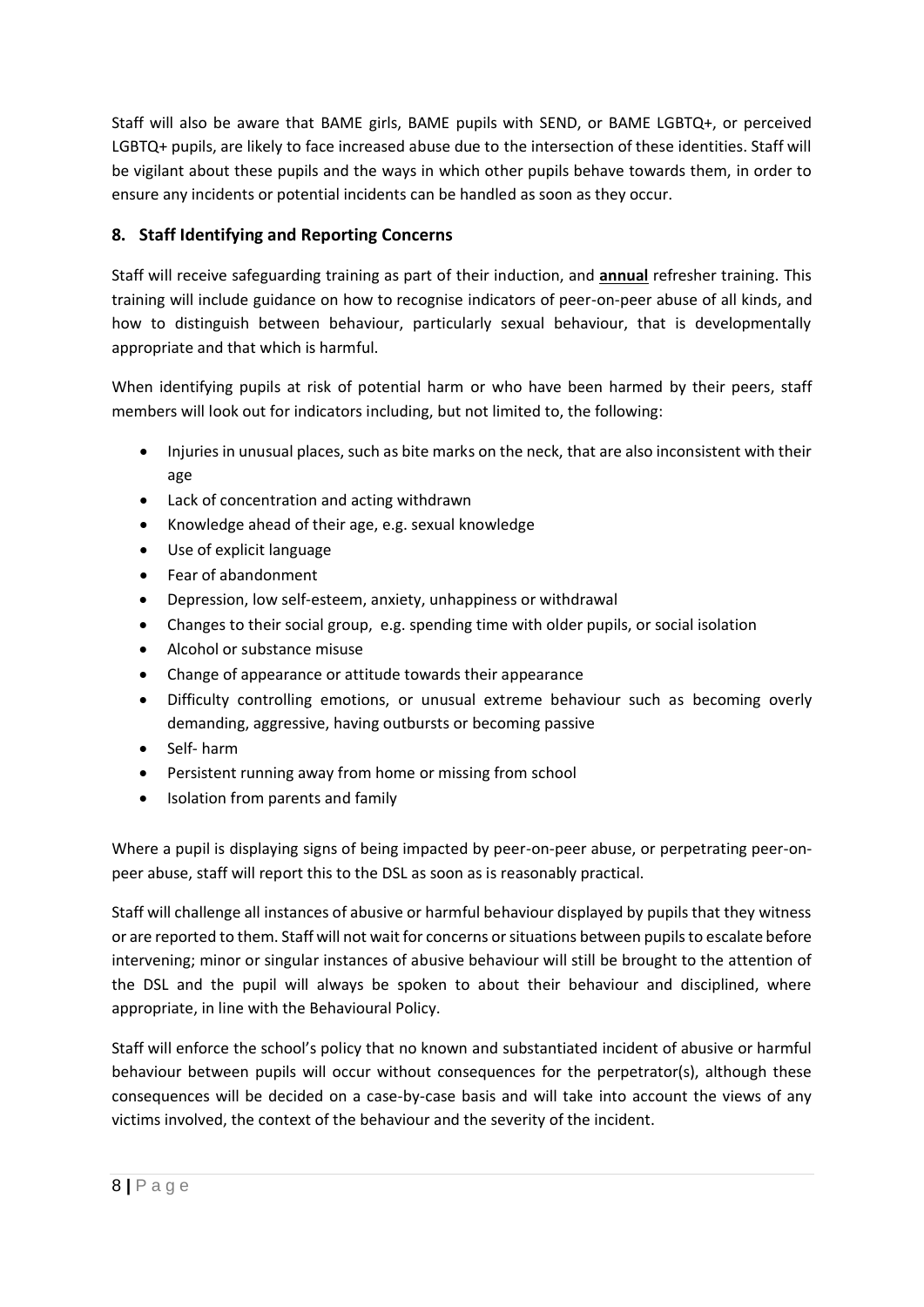Staff will be aware that just because a victim of abusive behaviour does not report the behaviour or react to the behaviour negatively, this does not mean that the behaviour is not still harmful; some pupils will be uncomfortable challenging their peers on inappropriate behaviour, or may not be aware themselves that the behaviour is abusive. Staff have a responsibility to ensure that both the perpetrator(s), or alleged perpetrator(s), and the victim(s) understand that such behaviour inflicted by or against them was unacceptable; failing to challenge a pupil on unacceptable behaviour can normalise that behaviour not just for the pupil in question, but for all pupils who see the behaviour going unchallenged.

Staff will remain cognisant that downplaying abusive behaviour can lead to a culture of unacceptable behaviour throughout the school and, as such, will treat all displays or reports of abusive behaviour with the utmost severity and sensitivity in order to reinforce to all pupils that such behaviour will not be tolerated, and to prevent further instances of this behaviour in the future.

## <span id="page-12-0"></span>**9. Handling Allegations of Peer-on-Peer Abuse Against Pupils**

Staff will always, when handling an incident of alleged peer on peer abuse take the report of the victim seriously, reassure them, support them and work to keep them safe. Victims will never be made to feel like they are causing a problem, be made to feel ashamed, or have their experience minimised by staff at the school. Staff will be aware of the importance of not downplaying any reports of harm; however, will ensure that they remain sympathetic, and observant of the duty of care, to both the child / young people alleged to have caused harm and victim(s).

If a friend of a victim makes a report or a member of staff overhears a conversation, staff will take action – they will never assume that someone else will deal with it or wait for a disclosure from the affected pupil. The basic principles remain the same as when a victim reports an incident; however, staff will consider why the victim has not chosen to make a report themselves and the discussion will be handled sensitively and with the help of children's social care where necessary. If staff are in any doubt, they will speak to the DSL.

Where an alleged incident took place away from the school or online but involved pupils from the school, the school's duty to safeguard pupils remains the same and the incident will be treated equally as seriously and investigated in the same way as an incident that took place in school.

All staff will be trained to handle disclosures. Effective safeguarding practice includes:

- Never promising confidentiality at the initial stage.
- Only sharing the report with those necessary for its progression.
- Explaining to the victim what the next steps will be and who the report will be passed to.
- Recognising that the person the pupil chose to disclose the information to is in a position of trust.
- Being clear about boundaries and how the report will be progressed.
- Not asking leading questions and only prompting the pupil with open questions.
- Waiting until the end of the disclosure to immediately write a thorough summary. If notes must be taken during the disclosure, it is important to still remain engaged and not appear distracted.
- Only recording the facts as the pupil presents them not the opinions of the note taker.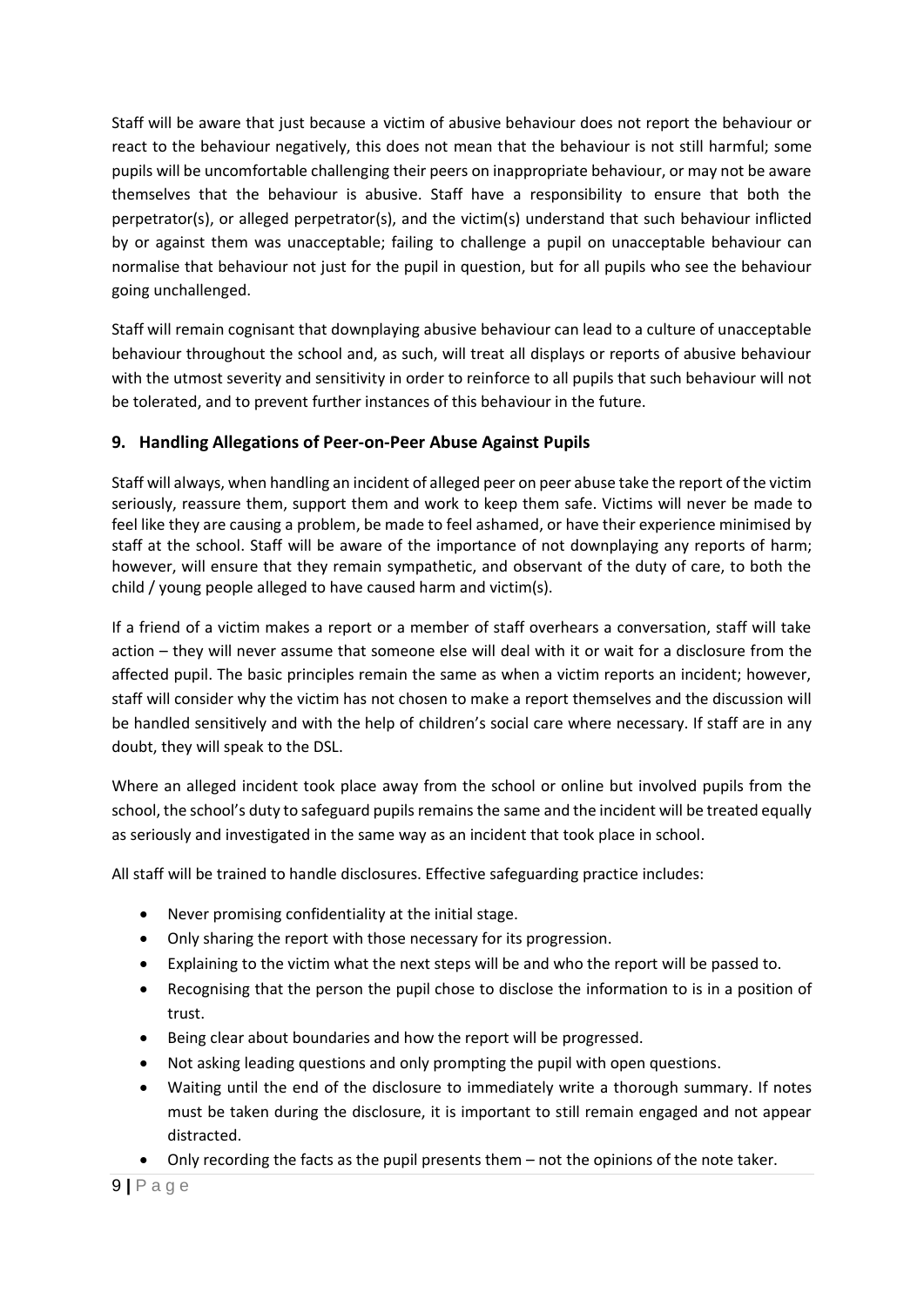- Where the report includes an online element, being aware of searching, screening and confiscation advice.
- Wherever possible, managing disclosures with two staff members present (preferably with the DSL or a deputy).
- Informing the DSL or deputy as soon as possible after the disclosure if they could not be involved in the disclosure.

The DSL will be informed of any allegations of peer on peer abuse against pupils with SEND. They will record the incident in writing and, working with the SENCO, decide what course of action is necessary, with the best interests of the pupil in mind at all times.

## **Confidentiality**

The school will only engage staff and agencies required to support the victim and the child/young people alleged to have caused harm and/or be involved in any investigation. If a victim or child/young people alleged to have caused harm asks the school not to tell anyone about the disclosure, the school cannot make this promise. Even without consent, the information may still be lawfully shared if it is in the public interest and protects children from harm.

The DSL will consider the following when making confidentiality decisions:

- Parents will be informed unless it will places the victim or the child/young people alleged to have caused harm at greater risk.
- If a pupil is at risk of harm, is in immediate danger or has been harmed, a referral will be made to children's social care.
- Rape, assault by penetration, sexual assault, physical assault and financial assault/theft are crimes, reports containing any such crimes will be passed to the police.

The DSL will weigh the victim's and child/young people alleged to have caused harm wishes against their duty to protect the victim and others. If a referral is made against the victim's or the child/young people alleged to have caused harm's wishes, it will be done so extremely carefully and the reasons for referral will be explained. Appropriate specialist support will always be offered.

## **Anonymity**

There are legal requirements for anonymity where a case is progressing through the criminal justice system. The school will do all it can to protect the anonymity of children involved in any report of crime. It will carefully consider, based on the nature of the report, which staff will be informed and what support will be in place for the children involved. When deciding on the steps to take, the school will consider the role of social media in potentially exposing victims' and the child/young people alleged to have caused harm identities and facilitating the spread of rumours.

## **Risk assessment**

The DSL or a deputy will make an immediate risk and needs assessment any time there is a report of sexual, physical or emotional harm, or reports of sexual harassment, a risk assessment will be considered on a case-by-case basis. Risk assessments are not intended to replace the detailed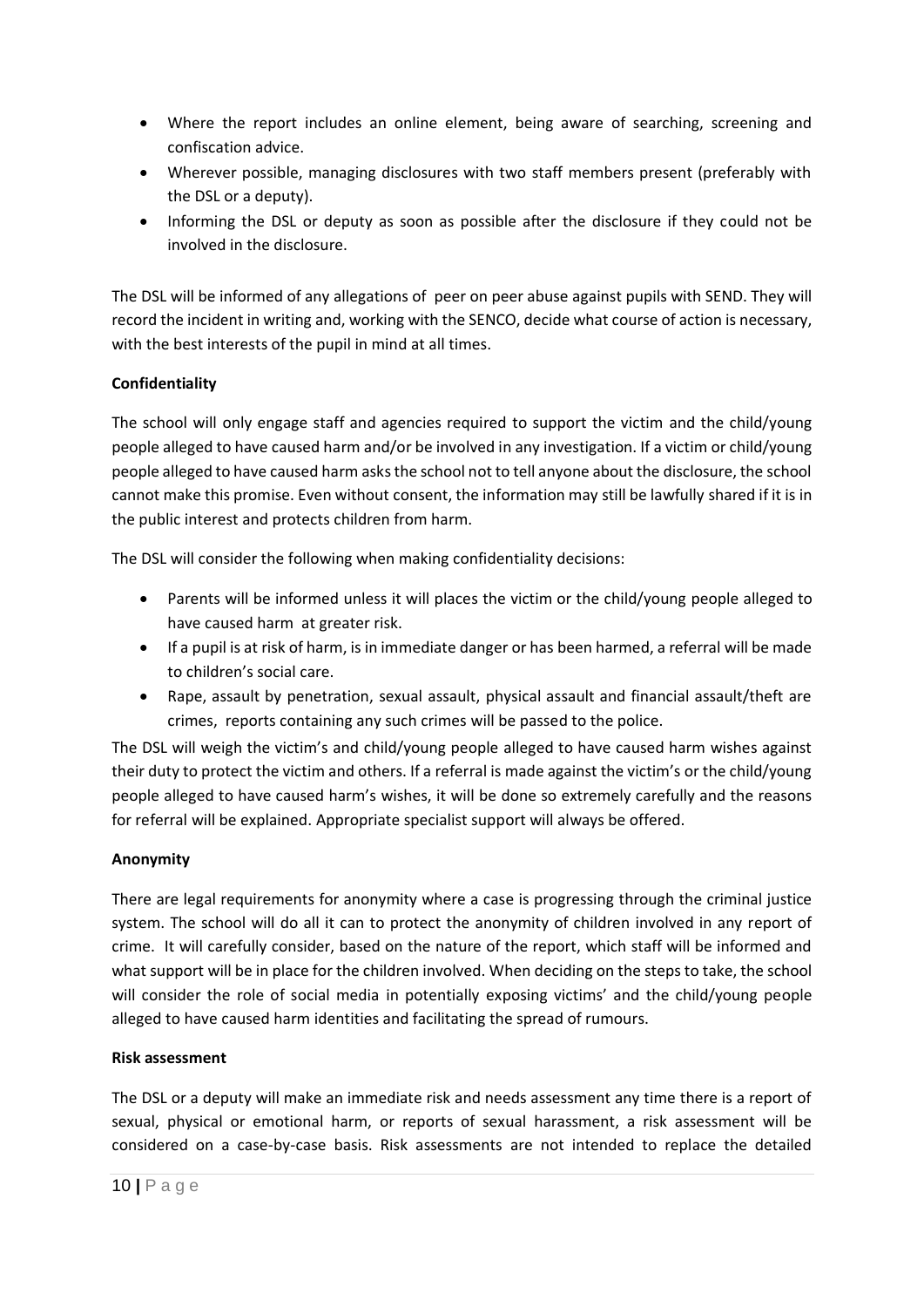assessments of experts, and for incidents of sexual violence it is likely that a professional risk assessment by a social worker or sexual violence specialist will be required.

Risk assessments will consider:

- The victim.
- The child/young people alleged to have caused harm.
- Other pupils at the school, especially any actions that are appropriate to protect them.

Risk assessments will be recorded (either on paper or electronically) and kept under review in accordance with the school's Data Protection Policy.

#### **Taking Action Following a Disclosure**

The DSL or a deputy will decide the school's initial response, taking into consideration:

- The victim's wishes.
- The nature of the incident.
- The ages and developmental stages of the pupils involved.
- Any power imbalance between the pupils.
- Whether the incident is a one-off or part of a pattern.
- Any ongoing risks.
- Any related issues and the wider context, such as whether there are wider environmental factors in a pupil's life that threaten their safety and/or welfare.
- The best interests of the pupil.
- That sexual violence and sexual harassment are always unacceptable and will not be tolerated.

Immediate consideration will be given as to how to support the victim, child/young people alleged to have caused harm and any other pupils involved.

For reports of rape and assault by penetration, the child/young people alleged to have caused harm will be removed from any classes shared with the victim whilst the school establishes the facts. The school will consider how to keep the victim and child/young people alleged to have cause harm apart on school premises, and on transport where applicable. These actions will not be seen as a judgement of guilt on the child/young people alleged to have caused harm

For reports of sexual violence and sexual harassment, the proximity of the victim and child/young people alleged to have caused harm and the suitability of shared classes, premises and transport will be considered immediately. In all cases, the initial report will be carefully evaluated and the wishes of the victim, nature of the allegations and requirement to protect all children will be taken into consideration.

Where a pupil is found to have been involved in harmful sexual behaviour, e.g. non-consensually sharing indecent imagery of another pupil, the school will help the pupil to move forward from the incident by supporting them in adopting more positive behaviour patterns and attitudes.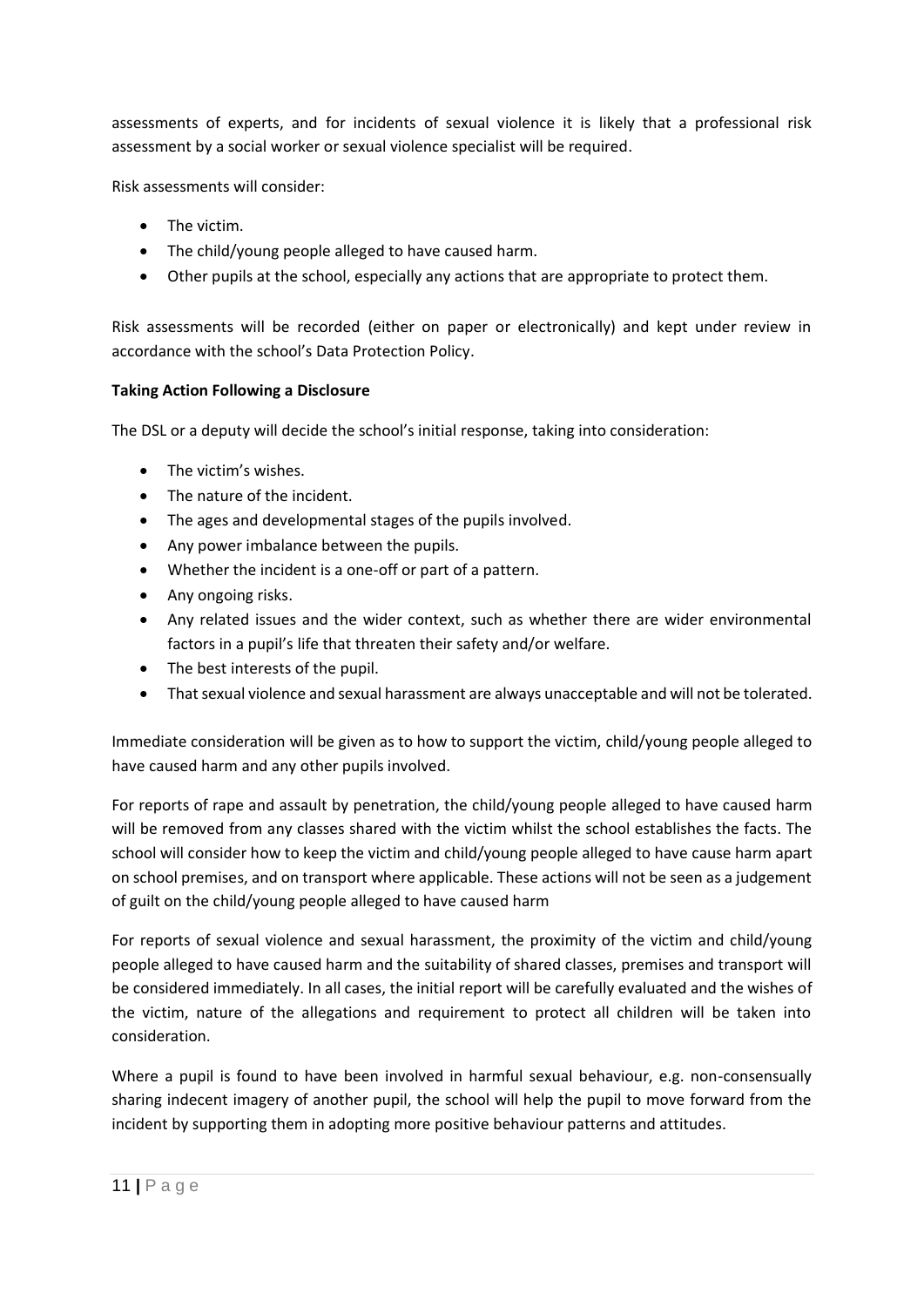### **Managing the Report**

The decision of when to inform the child/young people alleged to have caused harm of a report will be made on a case-by-case basis. If a report is being referred to children's social care or the police, the school will speak to the relevant agency to discuss informing the child/young people alleged to have cause harm.

There are four likely outcomes when managing reports of sexual violence or sexual harassment:

- Managing internally.
- Providing early help.
- Referring to children's social care.
- Reporting to the police.

Whatever outcome is chosen, it will be underpinned by the principle that sexual violence and sexual harassment are never acceptable and will not be tolerated. All concerns, discussions, decisions and reasons behind decisions will be recorded either on paper or electronically.

The following situations are statutorily clear and do not allow for contrary decisions:

- The age of consent is 16.
- A child under the age of 16 can **never** consent to sexual activity.
- Sexual intercourse without consent is **always** rape.
- Rape, assault by penetration and sexual assault are defined in law.
- Creating and sharing sexual photos and videos of children under 18 is illegal including children making and sending images and videos of themselves.

## **Managing Internally**

In some cases, e.g. one-off incidents, the school may decide to handle the incident internally through behaviour and bullying policies and by providing pastoral support.

## **Providing Early Help**

The school may decide that statutory interventions are not required, but that pupils may benefit from early help – providing support as soon as a problem emerges. This approach can be particularly useful in addressing non-violent harmful sexual behaviour and may prevent the escalation of sexual violence.

## **Referral to Children's Social Care**

If a pupil has been harmed, is at risk of harm or is in immediate danger, the school will make a referral to children's social care. Parents will be informed unless there is a compelling reason not to do so (if referral will place the victim at risk). This decision will be made in consultation with children's social care.

The school will not wait for the outcome of an investigation before protecting the victim and other children.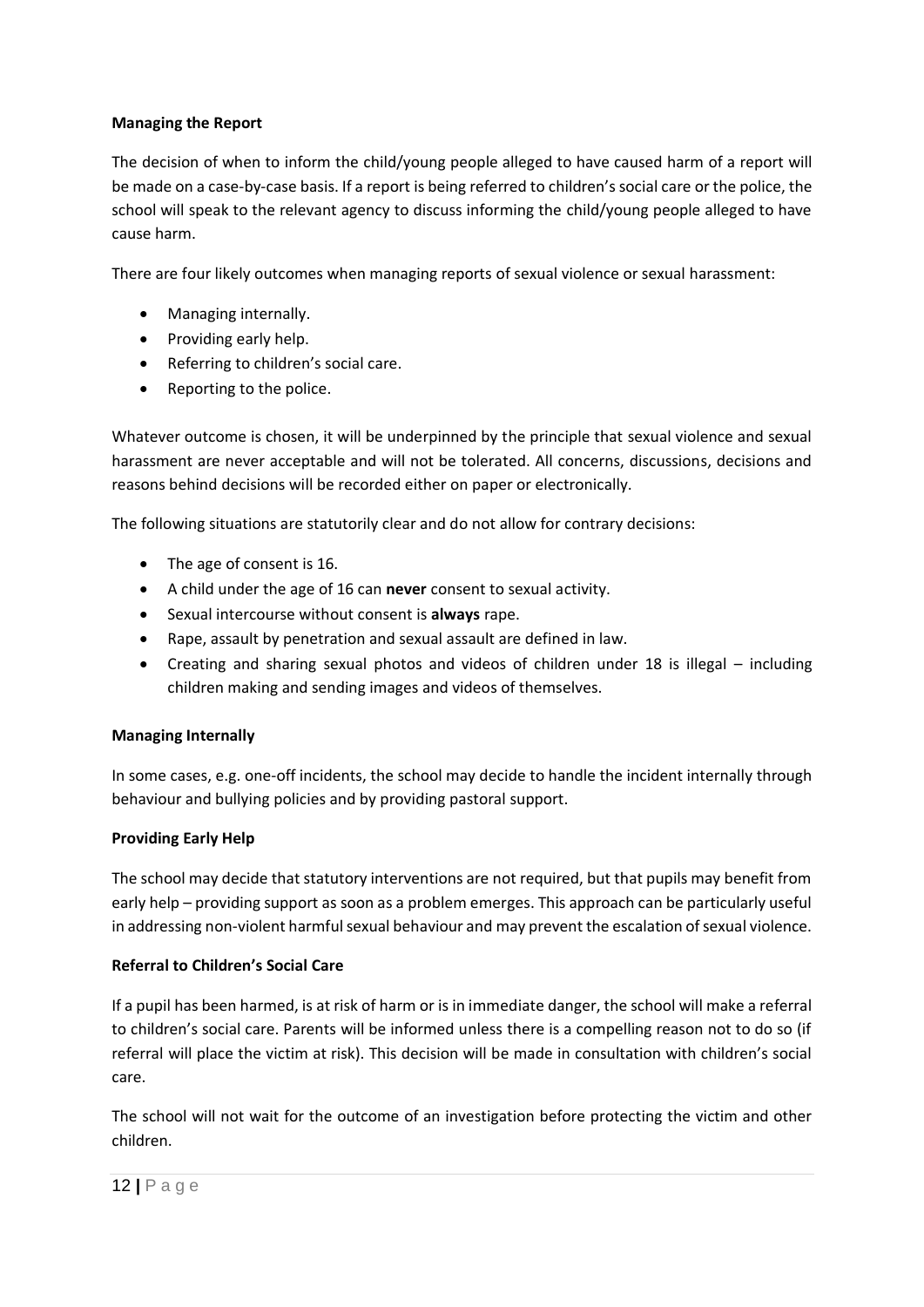The DSL will work closely with children's social care to ensure that the school's actions do not jeopardise any investigation. Any related risk assessment will be used to inform all decisions. If children's social care decide that a statutory investigation is not appropriate, the school will consider referring the incident again if they believe the pupil to be in immediate danger or at risk of harm. If the school agrees with the decision made by children's social care, they will consider the use of other support mechanisms such as early help, pastoral support and specialist support.

## **Reporting to the Police**

Reports of rape, assault by penetration or sexual assault will be passed on to the police – even if the child/young people alleged to have caused harm is under 10 years of age. Generally, this will be in parallel with referral to children's social care. The DSL and deputies will follow the local process for referral.

Parents will be informed unless there is a compelling reason not to do so. Where parents are not informed, it is essential for the school to support the pupil with any decision they take, in unison with children's social care and any appropriate specialist agencies.

The DSL and governing board will agree what information will be disclosed to staff and others, in particular the child/young person alleged to have caused harm and their parents. They will also discuss the best way to protect the victim and their anonymity. The DSL will be aware of local arrangements and specialist units that investigate child abuse.

In some cases, it may become clear that the police will not take further action, for whatever reason. In these circumstances, the school will continue to engage with specialist support for the victim as required.

## **Bail Conditions**

Pupils against whom further action is taken by the police may be released under bail conditions or 'released under investigation' (RUI) in circumstances that do not warrant the application of bail. Where this occurs and the child/young people alleged to have caused harm returns to school, the school's primary focus will be conducting an assessment of the risk the child/young people alleged to have caused harm poses to the victim or other pupils and staff at the school, both physically and in terms of trauma or emotional stress, and implementing any mitigating measures necessary to reduce the harm caused.

The school will work with children's social care and the police to support the victim, child/young people alleged to have caused harm and other pupils (especially witnesses) during criminal investigations. The school will seek advice from the police to ensure they meet their safeguarding responsibilities and to ensure all pupils involved can continue to access education.

The school will liaise with police investigators to develop a balanced set of arrangements whereby both the child/young people alleged to have caused harm and the victim can continue to receive a suitable education without compromising any ongoing investigations or the emotional state of the victim.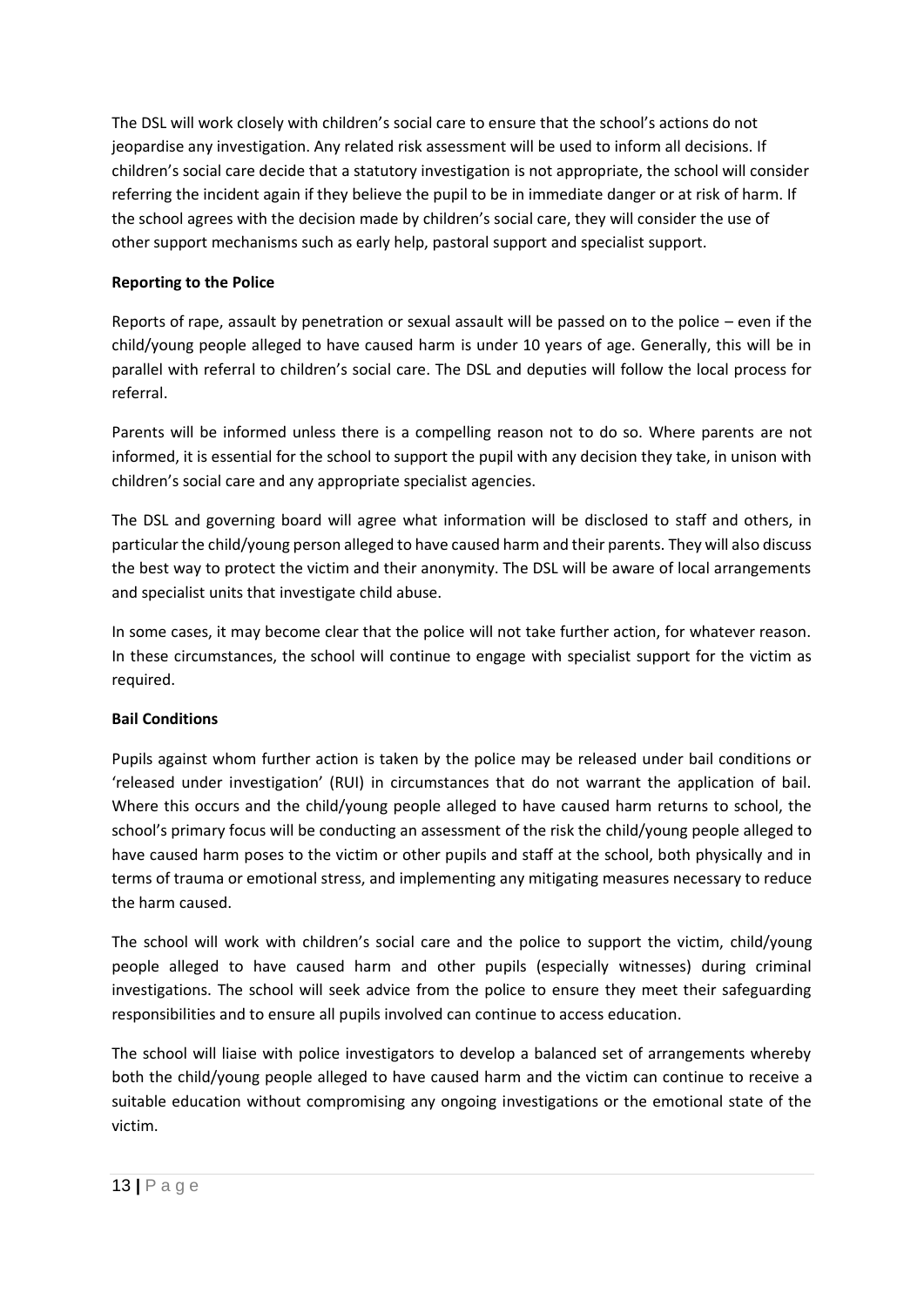#### **Managing delays in the criminal justice system**

The school will not wait for the outcome (or even the start) of criminal proceedings before protecting the victim, child/young people alleged to have caused harm and other children. The associated risk assessment will be used to inform any decisions made. The DSL will work closely with the police to ensure the school does not jeopardise any criminal proceedings, and to obtain help and support as necessary.

## **The End of the Criminal Process**

Risk assessments will be updated if the child/young people alleged to have caused harm receives a caution or is convicted. If the child/young people remain in the same school as the victim, the school will set out clear expectations regarding the child/young people who have caused harm including their behaviour and any restrictions deemed reasonable and proportionate with regards to the perpetrator's timetable. The school will ensure that the victim and child/young people who have caused harm remain protected from bullying and harassment (including online).

Where an child/young people alleged to have caused harm is found not guilty or a case is classed as requiring "no further action", the school will offer support to the victim and child/young people alleged to have caused harm for as long as is necessary. The victim is likely to be traumatised and the fact that an allegation cannot be substantiated does not necessarily mean that it was unfounded. The school will discuss decisions with the victim and offer support. The child/young people alleged to have caused harm is also likely to require ongoing support, as they have also been through a difficult and upsetting experience.

The Head Teacher will carefully consider, on a case-by-case basis, whether allowing the victim and the child/young people alleged to have caused harm to share classes or attend the same activities is conducive to either party's effective education, and will implement alternative arrangements, in consultation with the DSL (and SENCO where the victim or child/young people alleged to have caused harm has SEND), where necessary.

## **Ongoing Support for the Victim**

Any decisions regarding safeguarding and supporting the victim will be made with the following considerations in mind:

- The terminology the school uses to describe the victim
- The age and developmental stage of the victim
- The needs and wishes of the victim
- Whether the victim wishes to continue in their normal routine
- The victim will not be made to feel ashamed about making a report
- What a proportionate response looks like

Victims may not disclose the whole picture immediately and they may be more comfortable talking about the incident on a piecemeal basis; therefore, a dialogue will be kept open and the victim can choose to appoint a designated trusted adult.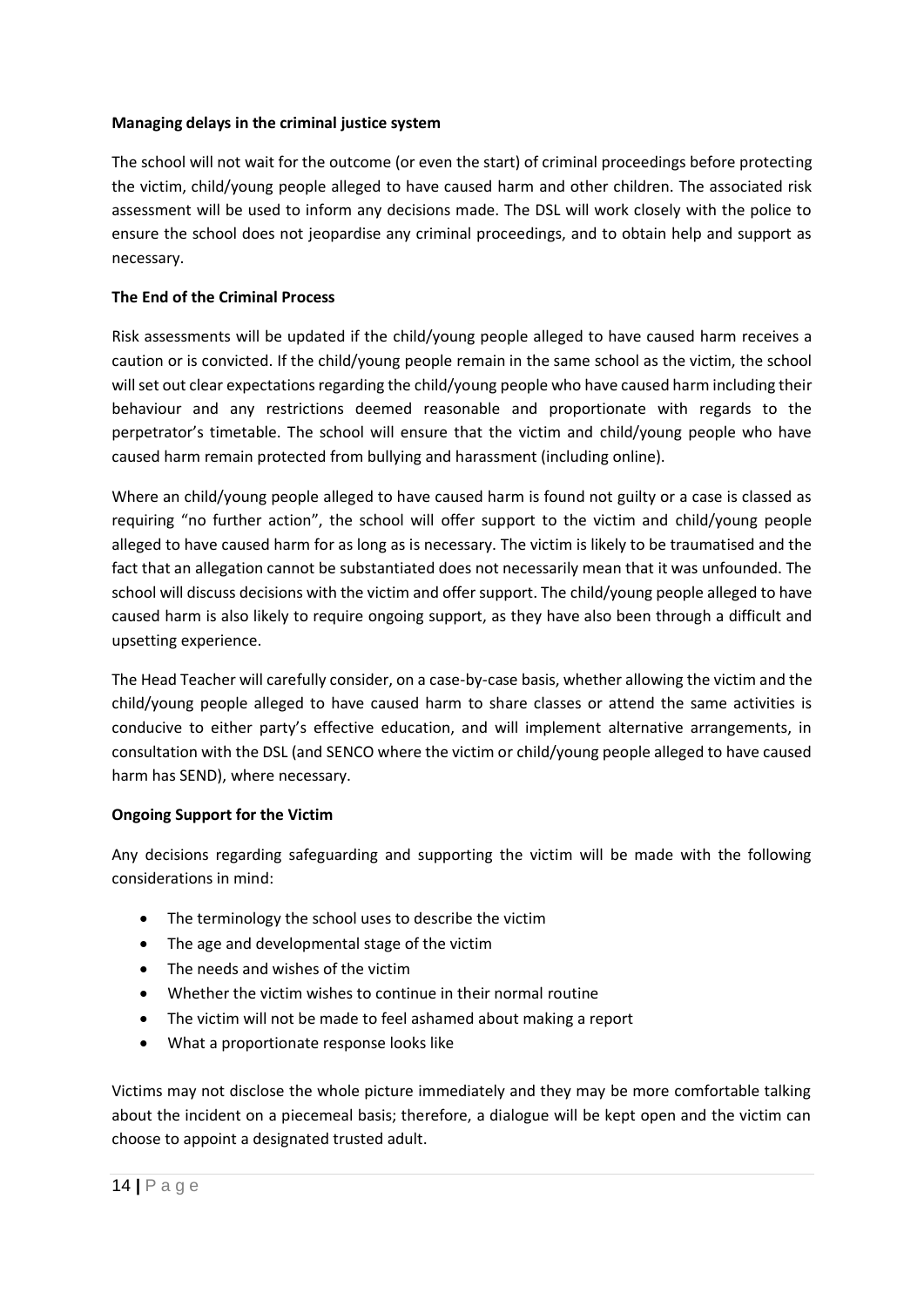Victims may struggle in a normal classroom environment. Whilst it is important not to isolate the victim, the victim may wish to be withdrawn from lessons and activities at times. This will only happen when the victim wants it to, not because it makes it easier to manage the situation. The school will provide a physical space for victims to withdraw to.

Victims may require support for a long period of time and the school will be prepared to offer longterm support in liaison with relevant agencies. Everything possible will be done to prevent the victim from bullying and harassment as a result of any report they have made. If the victim is unable to remain in the school, alternative provision or a move to another school will be considered – this will only be considered at the request of the victim and following discussion with their parents. If the victim does move to another school, the DSL will inform the school of any ongoing support needs and transfer the child protection file.

## **Ongoing Support for the Child/Young People Alleged to have Caused Harm**

Any decisions made regarding the support required for the child/young people alleged to have caused harm will be made with the following considerations in mind:

- The terminology the school uses to describe the child/young people.
- The balance of safeguarding the victim and providing the child/young people alleged to have caused harm with education and support
- The reasons why the child/young people alleged to have caused harm may have abused the victim – and the support necessary
- Their age and developmental stage
- What a proportionate response looks like
- Whether the behaviour is a symptom of their own abuse or exposure to abusive practices and/or materials
- What the outcome of the investigation was

When making a decision, advice will be taken from children's social care, specialist sexual violence services and the police as appropriate. If the child/young people alleged to have caused harm moves to another school (for any reason), the DSL will inform the destination school of any ongoing support needs and transfer the child protection file.

If the reported abuse is found to have taken place, the school will work with professionals as required to understand why the abuse took place and provide a high level of support to help the pupil understand and overcome the reasons for their behaviour and reduce the likelihood of them abusing again.

## **Disciplining the Child/Young People Alleged to have Caused Harm**

Disciplinary action can be taken whilst any concurrent criminal investigations are ongoing and the fact that investigations are ongoing does not prevent the school reaching its own conclusion and imposing an appropriate penalty.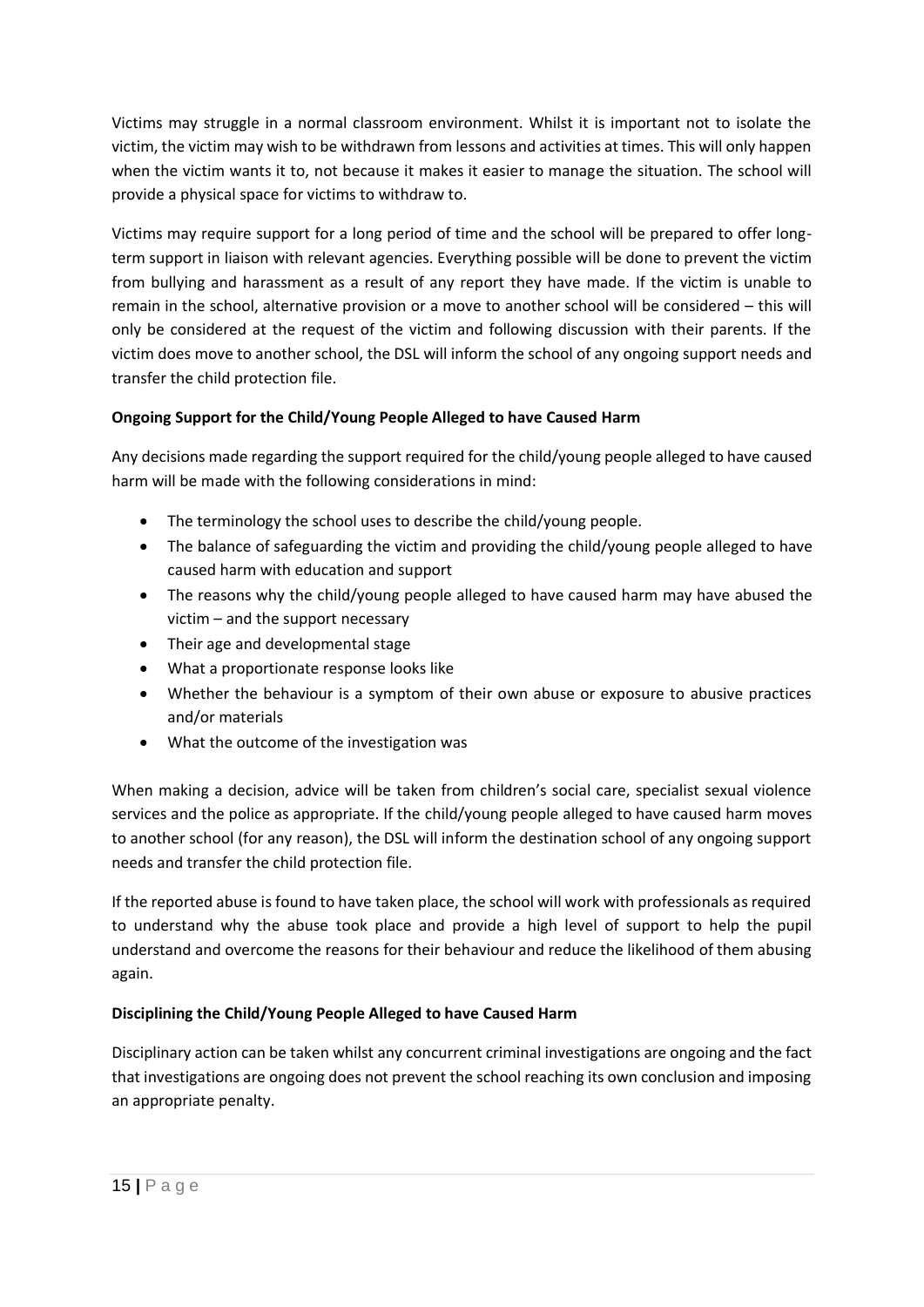The school will make such decisions on a case-by-case basis, with the DSL taking a leading role. The school will take into consideration whether any action would prejudice a criminal investigation and/or subsequent prosecution. The police and children's social care will be consulted where necessary. The school will also consider whether circumstances make it unreasonable or irrational for the school to make a decision about what happened while an investigation is considering the same facts.

Disciplinary action and support can take place at the same time. The school will be clear whether action taken is disciplinary, supportive or both.

## **Shared Classes**

Once the DSL has decided to progress a report, they will again consider whether the victim and child/young people alleged to have caused harm will be separated in classes, on school premises and on school transport – balancing the school's duty to educate against its duty to safeguard. The best interests of pupils will always come first.

Where there is a criminal investigation into rape or assault by penetration, the child/young people alleged to have caused harm will be removed from classes with the victim and potential contact on school premises and transport will be prevented.

Where a criminal investigation into rape or assault by penetration leads to a conviction or caution, in all but the most exceptional circumstances, this will constitute a serious breach of discipline and result in the view that allowing the child/young people who have caused harm to remain in the school would harm the education or welfare of the victim and potentially other pupils.

Where a criminal investigation into sexual assault leads to a conviction or caution, the school will consider suitable sanctions and permanent exclusion. If the child/young people who have caused harm remains at the school, the school will keep the victim and child/young people who have caused harm in separate classes and manage potential contact on school premises and transport. The nature of the conviction or caution, alongside the wishes of the victim, will inform any discussions made.

Where a report of sexual assault does not lead to a police investigation, this does not mean that the offence did not happen or that the victim has lied or misinterpreted the incident. Both the victim and child/young people alleged to have caused harm will be affected and appropriate support will be provided. Considerations regarding sharing classes and potential contact will be made on a case-bycase basis.

In all cases, the school will record its decisions and be able to justify them. The needs and wishes of the victim will always be at the heart of the process.

## **Working with Parents**

In most sexual violence cases, the school will work with the parents of both the victim and child/young people alleged to have caused harm. For cases of sexual harassment, these decisions will be made on a case-by-case basis.